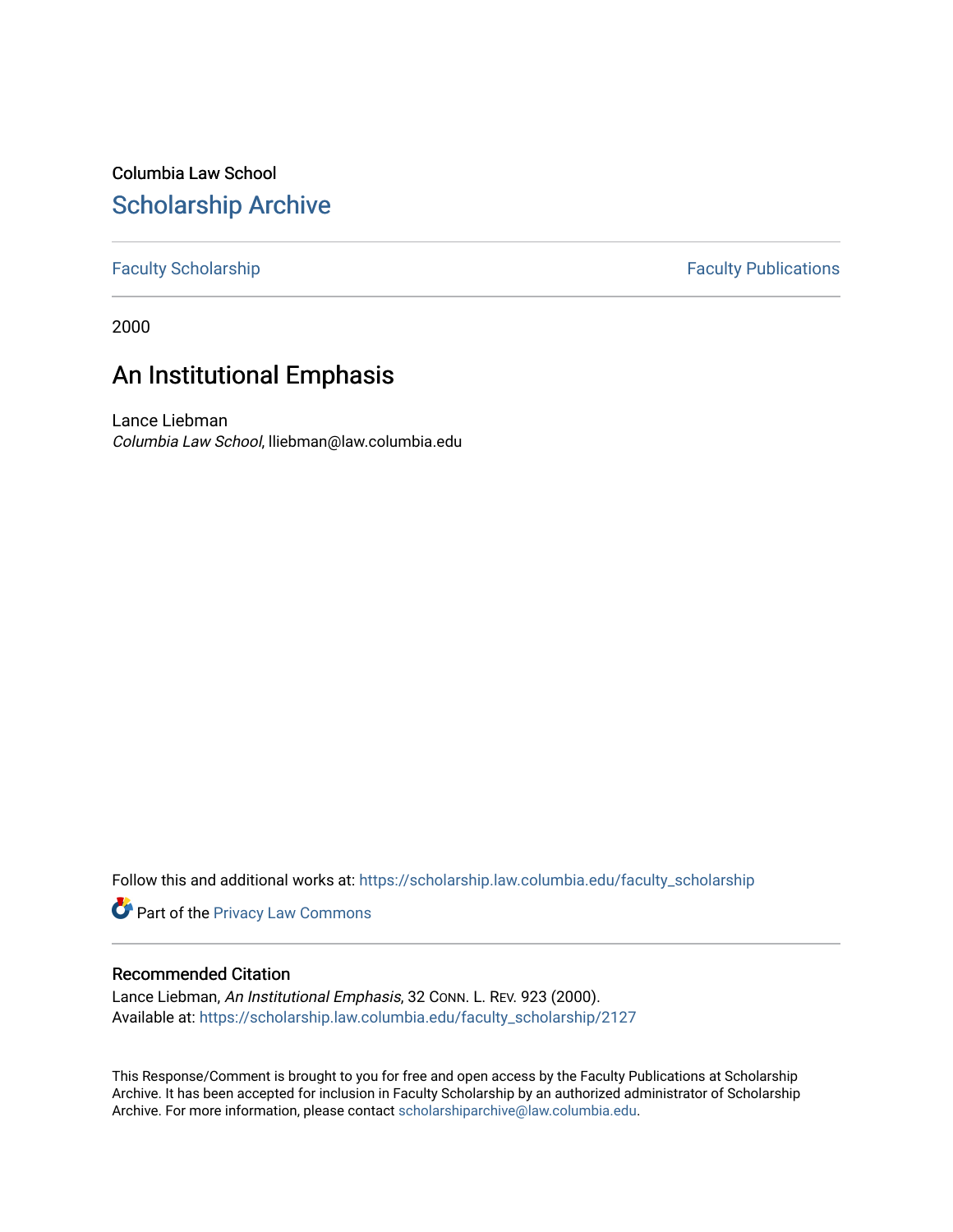### An Institutional Emphasis

#### LANCE LIEBMAN'

Professor Schwartz is an important scholar of the interface between the difficult moral concept of privacy and the new information technologies. Someday a book will tell the story of modem history through the lens of privacy: village lives well known to neighbors; the claims of the national state (taxes, military service); the social welfare state; and the possibilities and dangers of modem biology. As Paul Schwartz has written, DNA and other tools can tell us a great deal about ourselves and can improve our lives; they can also tell employers, drug companies, prospective in-laws, and the police things we prefer they not know.

Today's privacy questions will seem like nursery school in a few years. My students divide fifty-fifty when asked if they would prefer free local telephone service if each outgoing call were preceded by a fifteen-second commercial, tailored to their calling patterns (you call for pizza, I for sushi). The British publisher of Harry Potter books charges two pounds for a plain-cover copy, which permits an adult to read the book on the London underground without embarrassment. Living Americans can establish descent from Thomas Jefferson. Amazon can use and sell my book-buying tastes. The plastic membership card I use to enter the Museum of Modem Art allows the museum to keep track of my visits.

Contemporary thinking about law is well suited for analysis of these issues as they arise. Who should have the "right" to the information? Should we bar sale? What is the appropriate remedy for violation? With information located in cyberspace, what terrestrial jurisdiction's law should control? The Schwartz emphasis is on republican values: how do we, collectively, want to live our lives? It is on the importance of marketguiding structures: what is meaningful consent? what should be the default rule? And it is on the chicken-and-egg direction of influence as norms are formed. Especially with rapidly changing technology, we and our friends are likely to think that what occurs is normal. How can organized society make itself think about whether evolving expectations create the best pos-

**<sup>\*</sup>** *William S. Beinecke Professor of Law, Columbia Law School; Director of h Armrlcan Law Institute.*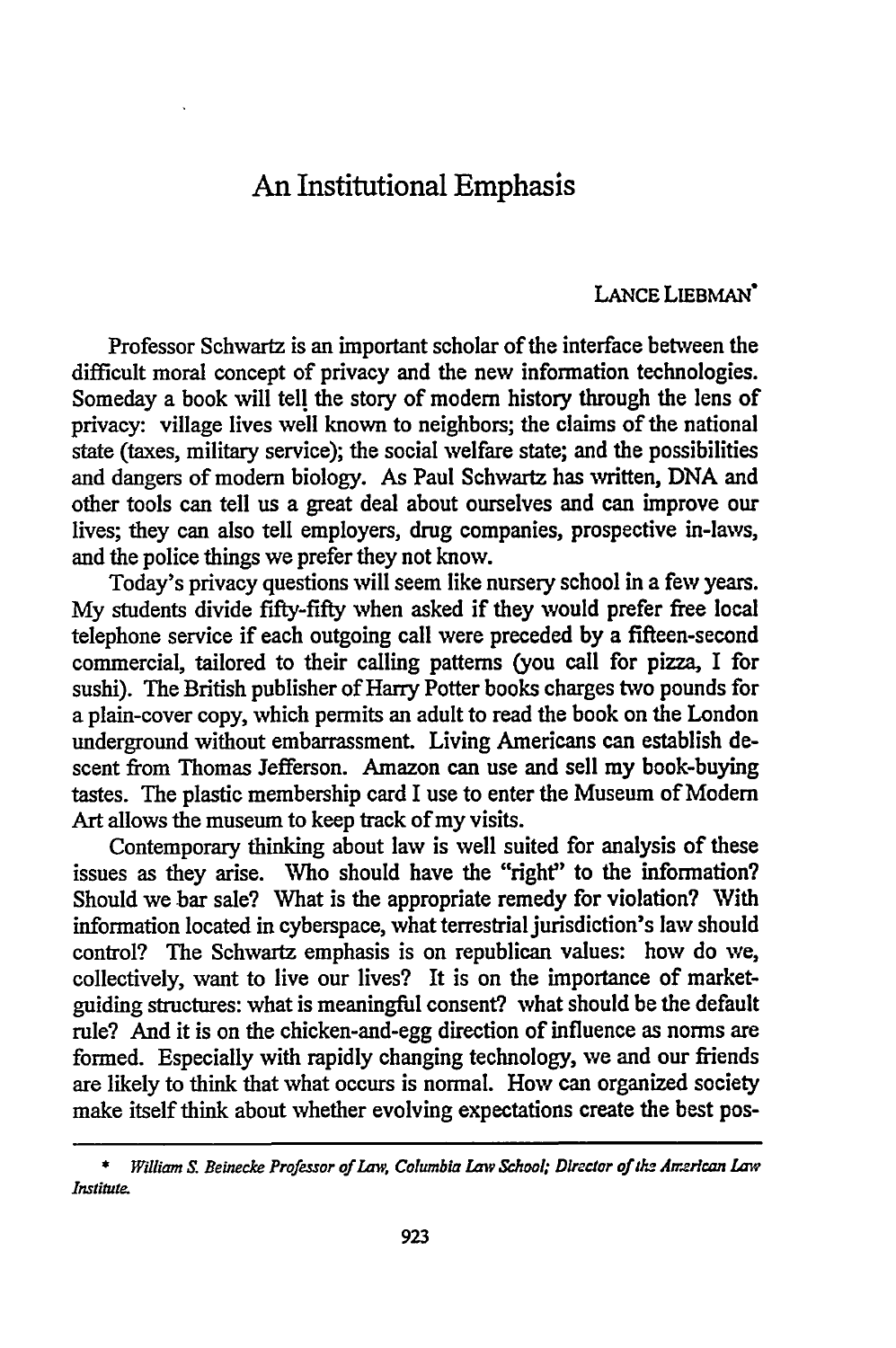sible world? Asking these questions, Professor Schwartz chooses several lenses through which to observe incompletenesses and simplifications in standard rhetoric. Yes, there are arguments for decentralization, for markets, for industry self-regulation, and for contract. But yes also, there is need for collective public action and seemingly-horrors--even for government.

Professor Schwartz suggests that we change fundamentally the way we think about privacy before we act either through markets or through government. We now assume that every individual has a right to control her information and to choose, as an independent actor, whether and how much information to give and to what extent it can be shared by the donee. Professor Schwartz slowly unravels the threads that form the basis for this view and offers in its place a model based on fact instead of illusion. Our idealistic assumption, he argues, ignores the facts that people are unaware of their rights, that the consent process lacks transparency, and that the self-regulated are unaccountable. He urges us to stop thinking of privacy as a right of control and instead to view it as an essential value. That, he hopes, will lead us toward appropriate new law. This is more than a distinction between viewing the glass as half-empty and seeing it as half-full. Rather, it is a new metric for evaluating schemes that regulate privacy. Cautiously, knowing we are entering the legal version of a demilitarized zone, he demonstrates how a realistic view of the current situation and a new set of goals can lead to effective government regulation.

Now that I am a professional law-improver, my contribution to this discussion is to urge attention to the institutions now struggling to adapt existing public rules (laws) to the opportunities and dangers newly presented by technology.

In the United States, one might think that instant globalized information would give us a period of national law-making. On the contrary, this has been a quarter-century of state constitutional sovereignty. It has also been a period of divided government in Washington. The two perhapsrelated circumstances have not made it easy for the national government to lead. Yet can we imagine that fifty states and one district will separately make competent law for electronic commerce and the Internet?

The American Law Institute (ALI) and its long-term partner the National Conference of Commissioners on Uniform State Laws (NCCUSL), justly proud of their accomplishments with the Uniform Commercial Code (UCC) over six decades, have attempted to be useful. Meanwhile, after ten years of work in an effort to adapt the UCC's principles for the sale of goods to the new good labeled software, NCCUSL was satisfied that a draft of adequate quality had been achieved but the **ALI** was unconvinced. Therefore, the two organizations agreed to disagree and to separate this effort from the UCC. Originally designed to be Article 2B of the UCC, the completed work is now the Uniform Computer Information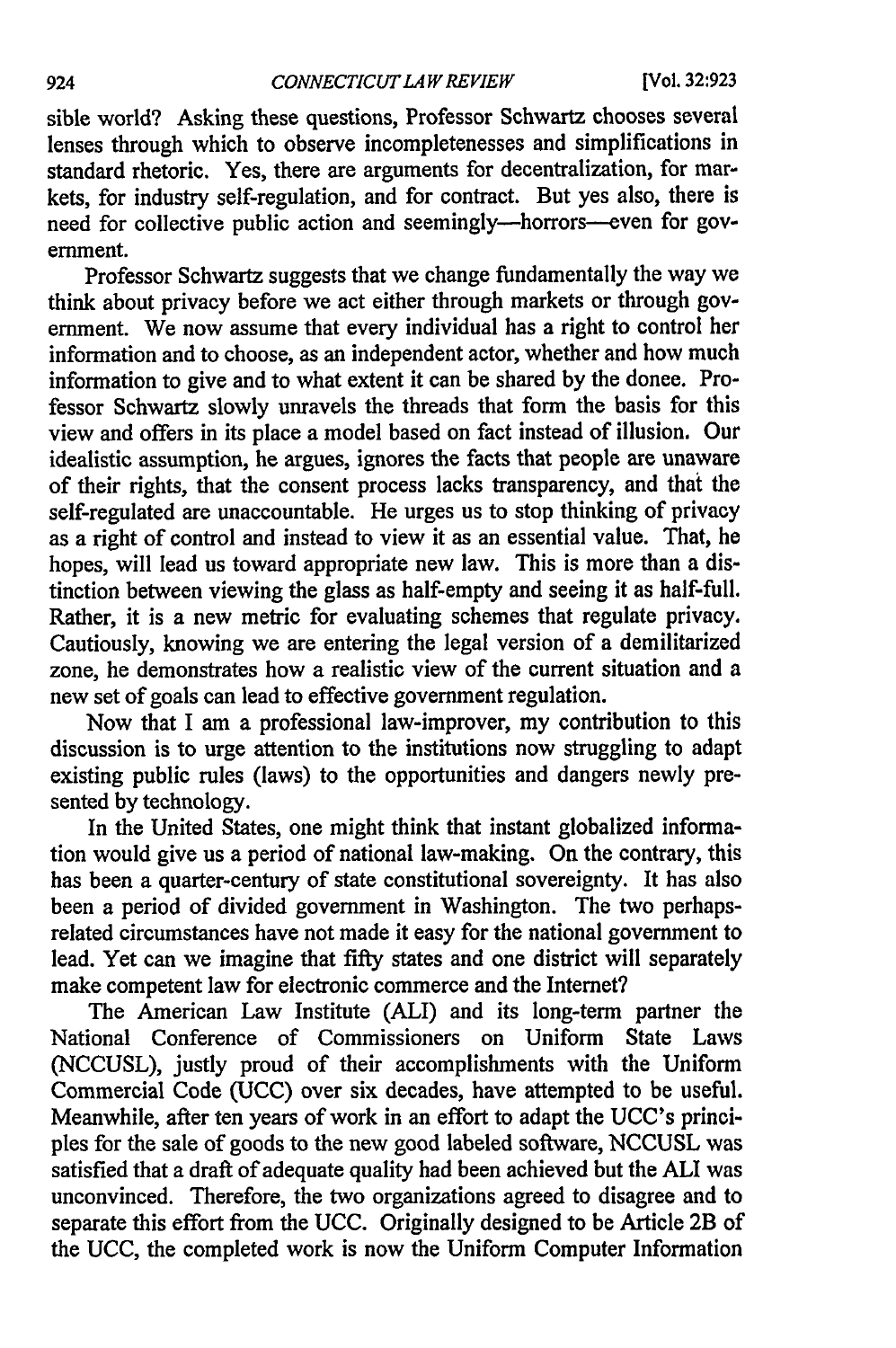Transactions Act (UCITA), recommended by NCCUSL to state legislatures.<sup>1</sup>

Traditionally, the primary task of the ALI has been creation of restatements. Restatements offer general principles describing and explicating state judge-made law. Like a code in a civil law jurisdiction, a restatement guides actors through the maze of the common law. If litigation occurs, it guides litigants and judges. Suggestions have been made that it is now time for a restatement of the law of privacy. While affected by a variety of relevant statutes, the field remains substantially judge-made. While federalized in important ways, it remains substantially a matter of state law. This may well be the time when the ALI's patient, even exhaustive procedures should be focused on a field essentially created by a law review article now almost 120 years old.<sup>2</sup>

Whether NCCUSL, NCCUSL, and **ALI** (the UCC), or **ALI** (restatements) are attempting to influence the development of the law, the effort deserves and has received scrutiny and criticism. Thoughtful scholars have raised hard questions about these private law-recommending organizations and processes.<sup>3</sup> Certainly there are risks. Nothing guarantees that all appropriate arguments will be heard, much less that these arguments will receive their correct weight. Capture can occur.<sup>4</sup> NCCUSL's delegates are selected by governors and thus are responsive to political concerns at the state level. NCCUSL's procedures give access to those who choose to participate. Of course moneyed interests will have no difficulty being heard, while important other interests may not achieve an effective voice. For better and worse, **ALI** members come from the elite levels of the practicing bar, the judiciary, and the professoriate. Lawyers and professors can be too responsive to paying clients. Perhaps equally likely, those with the interest and the resources to invest time in **ALI** procedures may reflect, in their views and their experiences, a limited portion of the spectrum of important substantive concerns. Small efforts have been made to address

**<sup>1.</sup>** Compare this to the **12-year** effort to revise Article 2 of the Uniform Commercial Code. The American Law Institute gave final approval to a version of the new Article 2 at its annual meeting in May 1999. In July **1999,** the leadership of **NCCUSL** withdrew that draft from consideration at NCCUSL's annual meeting. Currently, a new drafting committee, jointly appointed **by** NCCUSL and the *ALI,* is attempting to produce a version that can achieve approval from both private organizations and (much more importantly) wide uniform enactment among the states.

*<sup>2.</sup> See* Samuel D. Warren & Louis D. Brandeis, *The Right to Privacy,* 4 HARV. L REv. 193 (1890).

*<sup>3.</sup> See, e.g.,* Edward **J.** Janger, *Predicting When the Uniform Law Process Will Fall: Article 9. Capture, and the Race to the Bottom,* **83** IOWA L REV. 569 **(1998);** Alan Schwartz & Robert **E.** Scott, *The Political Economy of Private Legislatures,* 143 U. PA. L REV. **595** (1995); Robert Scott, *Th-*Uniformity Norm in Commercial Law: A Comparative Analysis of Common Law and Code Method*ologies, in THE* **JURISPRUDENTIAL FOUNDATIONS** OF CORPORATE **AND** Co.M1ftERctAL LAW **(Jody** *S.* Kraus & Steven **D.** Walt eds., *2000)* (forthcoming) (manuscript on file with author).

<sup>4.</sup> I sometimes think that capture should be defined as a substantive result with wich one disagrees.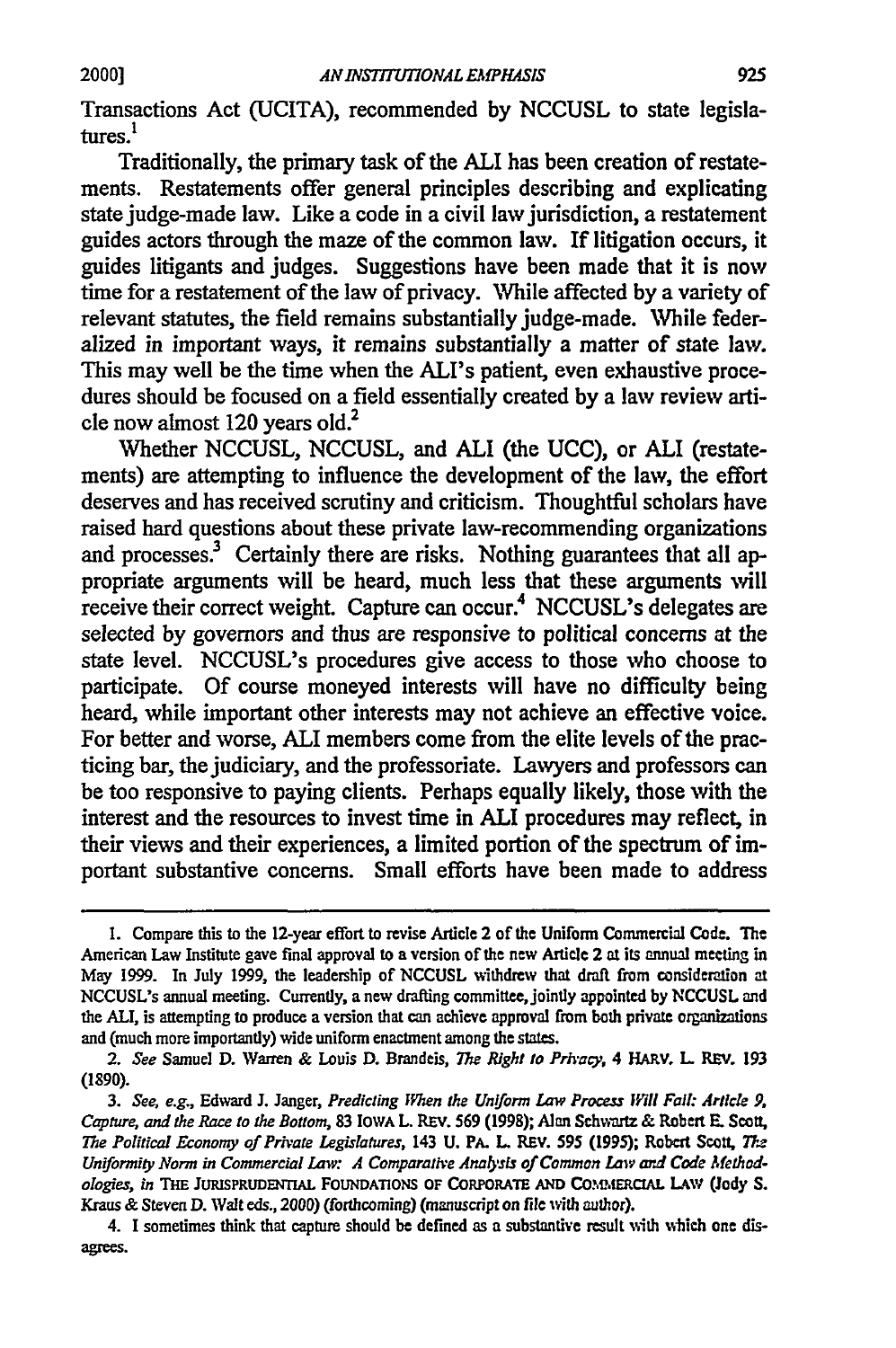these concerns: funding for participants at NCCUSL meetings and scholarships for **ALI** members needing help in attending Members Consultative Group meetings. These gestures hardly answer all the concerns.

But what is the alternative? The great plus about both NCCUSL and the ALI is patient consideration of difficult legal questions in a public environment where discourse is about public interest and about professional drafting. Meeting after meeting, draft after draft, preliminary work is exposed to wide attention and criticism. Motions are made to change punctuation. Drafts are improved after careful review by anyone in the world who is concerned. Arguments about substance must be met on the merits.

Compare, as the common law evolves, a decision by an over-worked trial judge who has received two briefs from parties concerned with the result. Can one argue that the statistical chances for good law are weakened by the availability, on the judge's bookshelf or computer, of an ALl restatement that reflects ten years of work by professors, judges, and lawyers? Or compare a state legislature wrestling—in an environment of interest group pressure and with limited resources to hire talented drafispersons—with how to protect privacy in an age of electronic media. Recommended statutory language, if the result of long and open debate, can only help. That is even more true if there is a benefit to state legal uniformity yet no chance that it will be achieved through a federal enactment.

Now turn to the transnational scene. It is obvious that no single geographic jurisdiction can successfully regulate cyberspace. The European Union and the United States are the behemoths, each with the capacity to have an elephant's influence on countries with fewer computers.<sup>5</sup> But slowly, gradually, even the United States is learning that it cannot remain autarchic. The recent withdrawal of the attempt to control (for lawenforcement purposes) encryption technology may stand as a signal moment. Europe, committed to certain definitions of privacy as to nongenetically altered food, will learn similar lessons.

Meanwhile, various multinational institutions have become engaged in aspects of these questions. It is too soon to know the long-term importance in privacy matters of United Nations Commission of International Trade Law (UNCITRAL), International Institute for the Unification of Private Law (Unidroit), the Hague Convention, the World Trade Organization

**<sup>5.</sup>** Professor Schwartz is among a handful of published experts on the details of European/American disputes over privacy protection. *See* Paul M. Schwartz, *European Data Protection Law and Restrictions on International Data Flows,* **80** IOWA L. REV. 471 (1995); Paul M. Schwartz, *Privacy and Democracy in Cyberspace,* **52 VAND.** L. REV. **1607, 1698-1701 (1999);.** Professor Schwarz has also advised the European Union on both American and European privacy law; this work has led to two co-authored studies. *See* PAUL M. SCHWARTZ & JOEL R. REIDENBERO, DATA PRIVACY LAW (1996 & Supp. 1998); **JOEL** R. REIDENBERO & PAUL M. SCHWARTZ, **DATA PROTECTION LAW AND** ON-LINE SERVICES: REGULATORY RESPONSES (1998), *available in* <http://europa.eu.lntlcomm/ dg15/en/media/dataprot/:studies/regul.htm>.